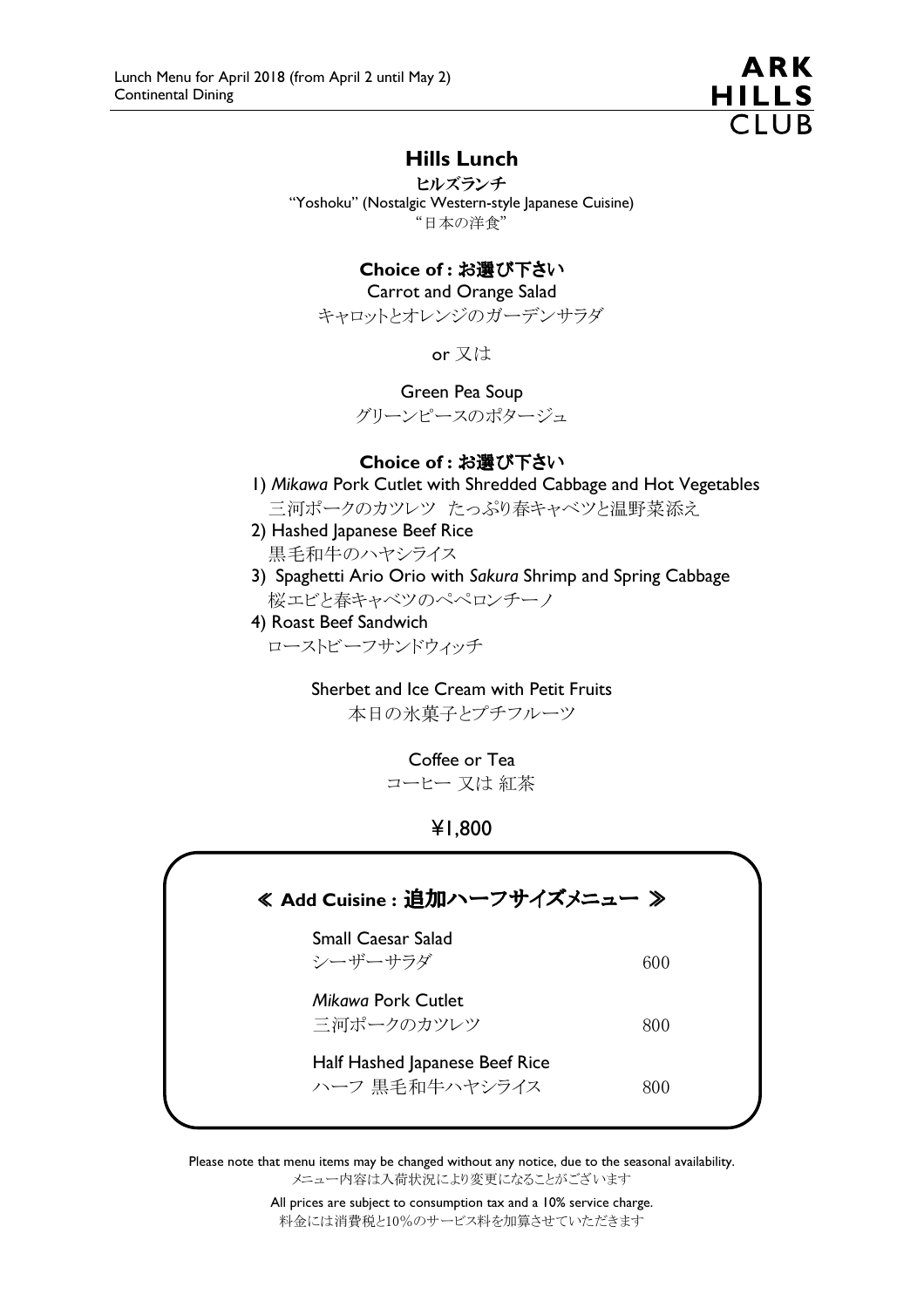**ARK** HILLS<br>CLUB

Bistro Menu ビストロメニュー

Assorted Appetizers オードブルヴァリエ(前菜盛り合わせ)

## Choice of : お選び下さい

Fish of the Day, Chef's Recommendation 本日の魚料理

or 又は

Bistro Dish of the Day, Chef's Recommendation 日替わりビストロ料理

> Dessert of the Day 本日のデザート

> Coffee or Tea コーヒー 又は 紅茶

> > ¥2,800

Please note that menu items may be changed without any notice, due to the seasonal availability. メニュー内容は入荷状況により変更になることがございます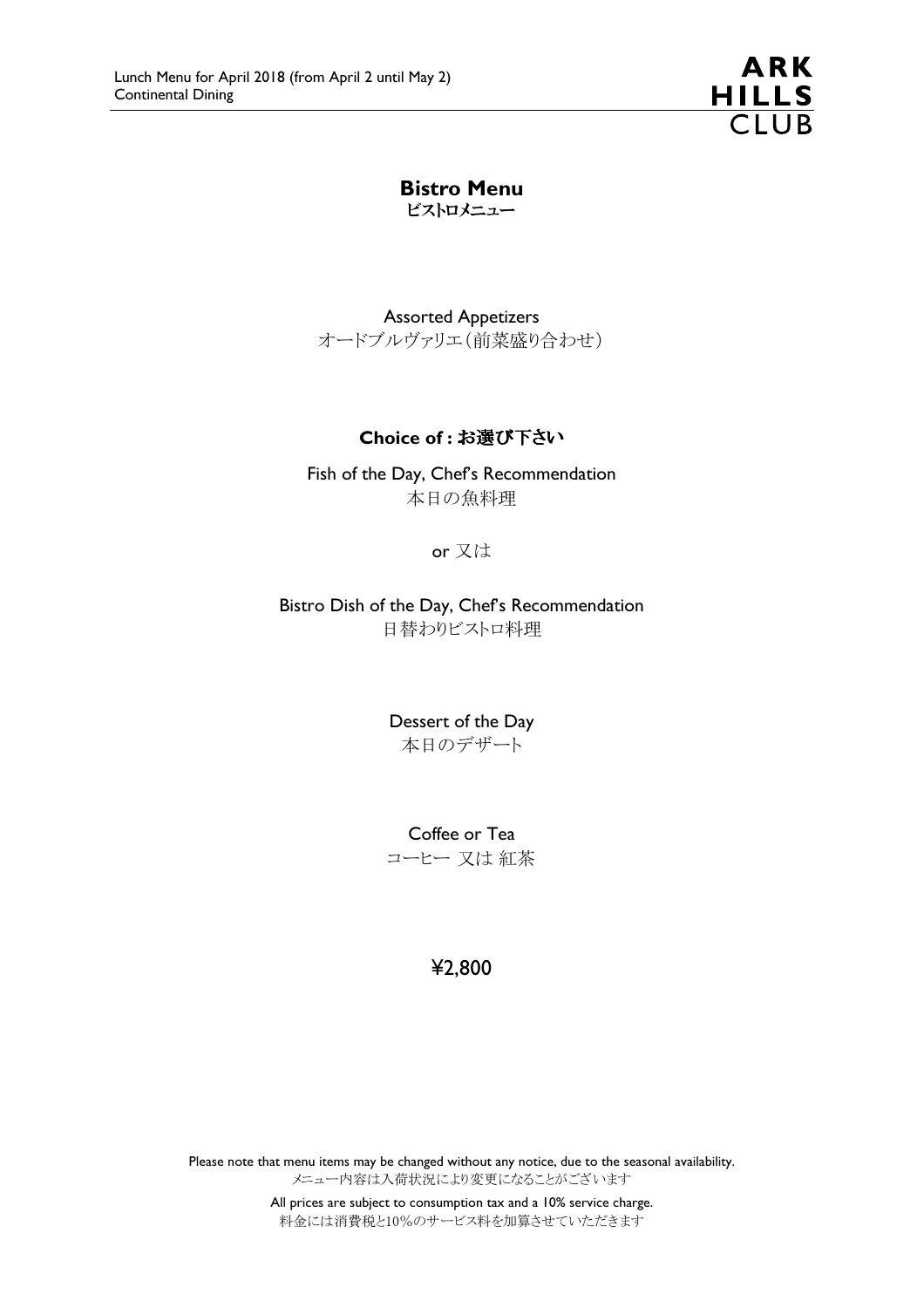ARK HILLS<br>CLUB

## Menu Minceur

マンスール

動物性脂質、塩分の使用を控えたメニューです Special Menu with a Minimum Amount of Salt and Fat

Butterfish Carpaccio with Sherry Vinegar Dressing Macedonia Salad 初鰹のカルパッチョ シェリービネガーソース 新ジャガのマチュドニアサラダ

Green Pea Soup

グリーンピースのスープ

## Choice of: お選び下さい

Pan-fried John Dory with Herb and Clam Sauce Steamed Spring Vegetables 的鯛のポワレ ハーブ香る浅利のソース

春野菜のエチュベ添え

or 又は

Sautéed Veal with Shallot Sauce Eggplant with Tomato and Anchovies 仔牛のソテー エシャロットソース 茄子のニース風と共に

> Dessert of the Day 本日のデザート

> Coffee or Tea コーヒー 又は 紅茶

# ¥3,800

Please note that menu items may be changed without any notice, due to the seasonal availability. メニュー内容は入荷状況により変更になることがございます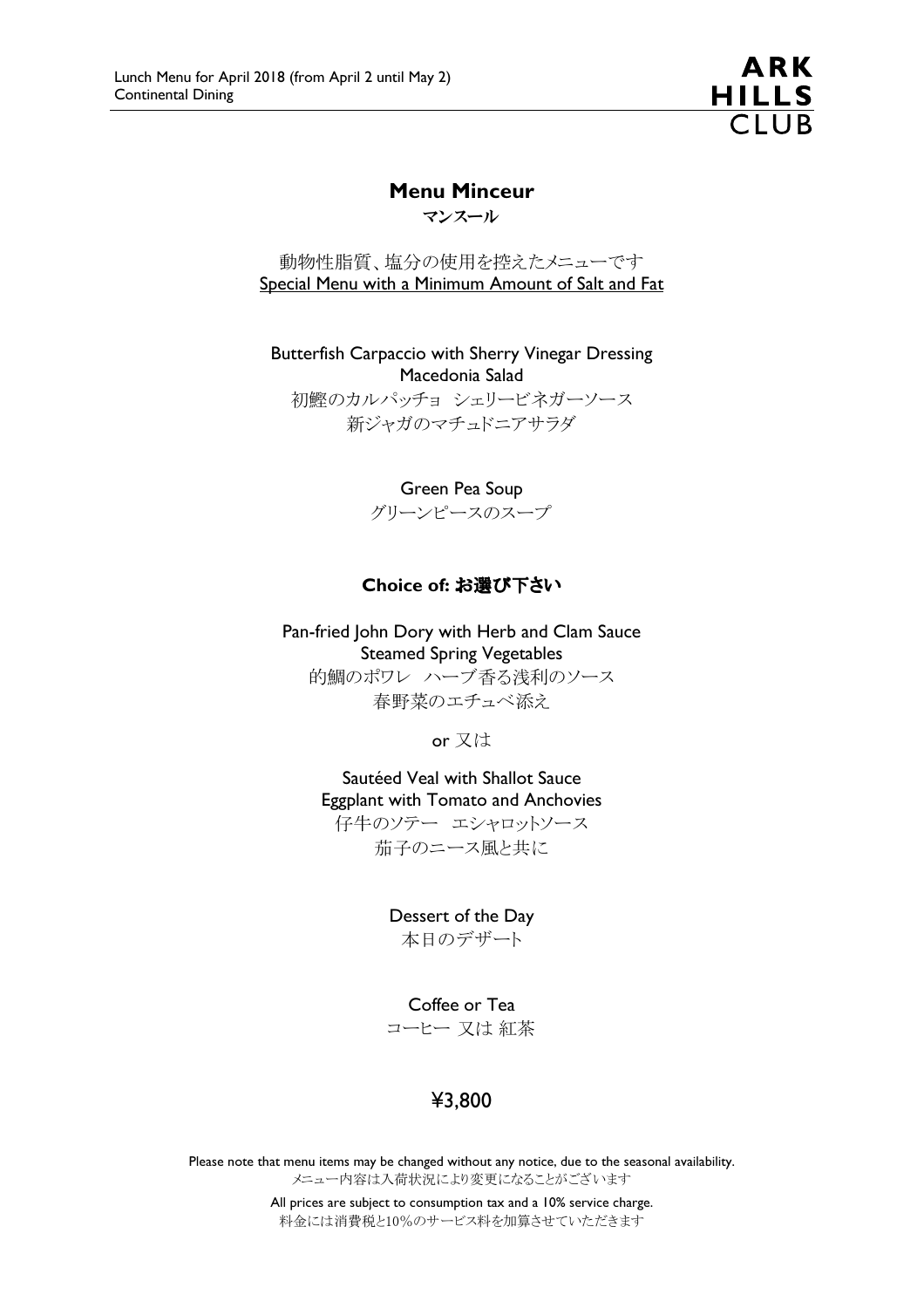ARK HILLS<br>CLUB

Chef's Lunch シェフズランチ

Hida (Curnontccé) and Parma Ham Green Asparagus and Ricotta Cheese Mousse 飛騨産(キュルノンチュエ)とパルマ産の生ハム グリーンアスパラガスとリコッタチーズムース添え

Pan-fried Rockfish with Sea Urchin Sauce Eggplant with Tomato and Anchovies

カサゴのポワレ 海香るウニソース 茄子のニース風と共に

Australian Beef Sirloin with Black Pepper Sauce Broad Beans and Burdock オーストラリア産牛サーロインステーキ 黒胡椒ソース

空豆と新牛蒡添え

Dessert of the Day 本日のデザート

Coffee or Tea

コーヒー 又は 紅茶

# ¥5,000

Please note that menu items may be changed without any notice, due to the seasonal availability. メニュー内容は入荷状況により変更になることがございます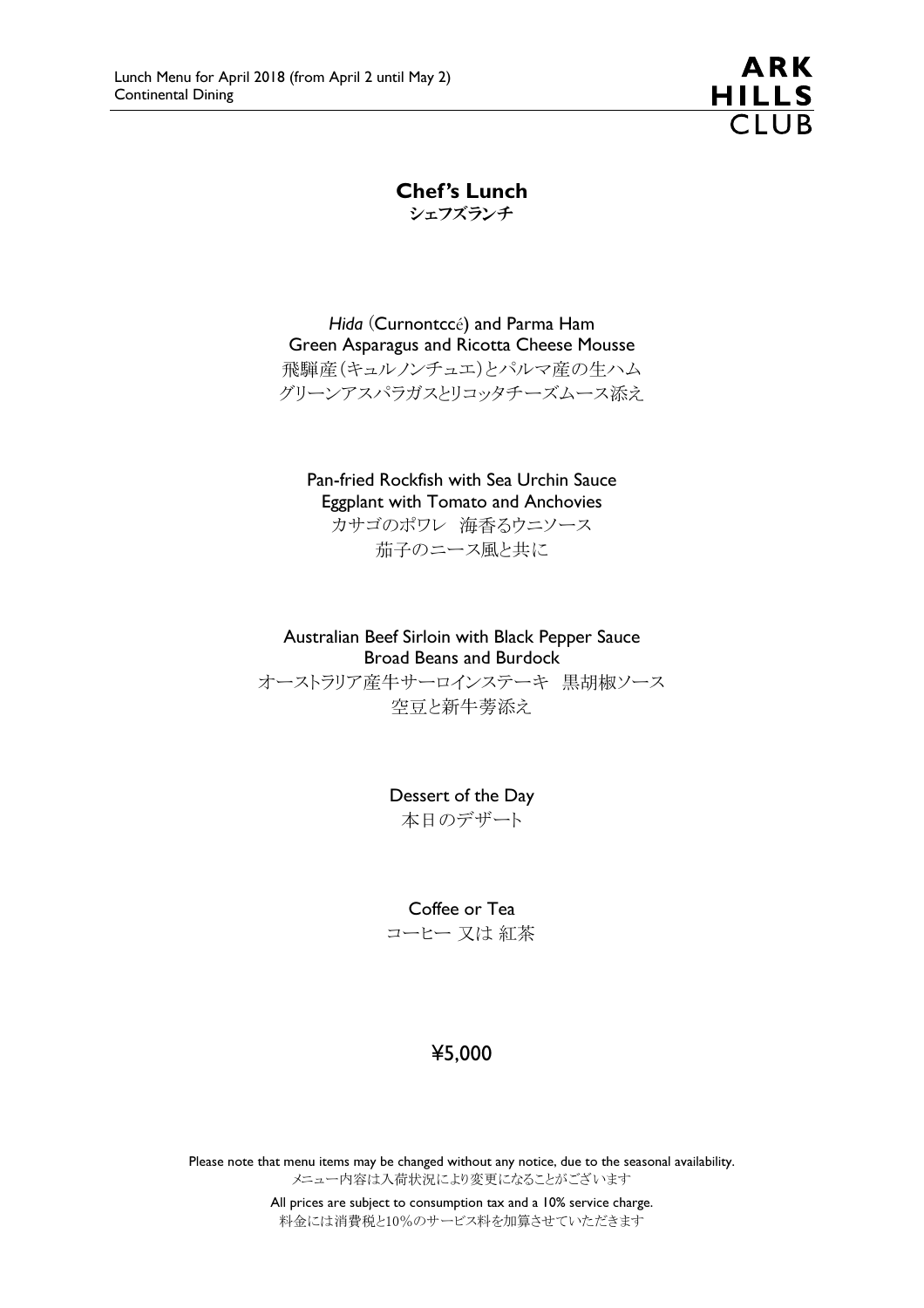

Hida Beef Steak Lunch

飛騨牛ステーキランチ

Hida (Curnontccé) and Parma Ham Green Asparagus and Ricotta Cheese Mousse 飛騨産(キュルノンチュエ)とパルマ産の生ハム グリーンアスパラガスとリコッタチーズムース添え

Pan-fried John Dory with Herb and Clam Sauce Steamed Spring Vegetables

的鯛のポワレ ハーブ香る浅利のソース 春野菜のエチュベ添え

Hida Beef Fillet with Tarragon Sauce Baked Shiitake with Herb Butter and Fried Edible Wild Plant

飛騨牛フィレステーキ エストラゴンソース 春椎茸の香草バター焼きと山菜のフリットと共に

> Dessert of the Day 本日のデザート

> Coffee or Tea コーヒー 又は 紅茶

# ¥8,000

Please note that menu items may be changed without any notice, due to the seasonal availability. メニュー内容は入荷状況により変更になることがございます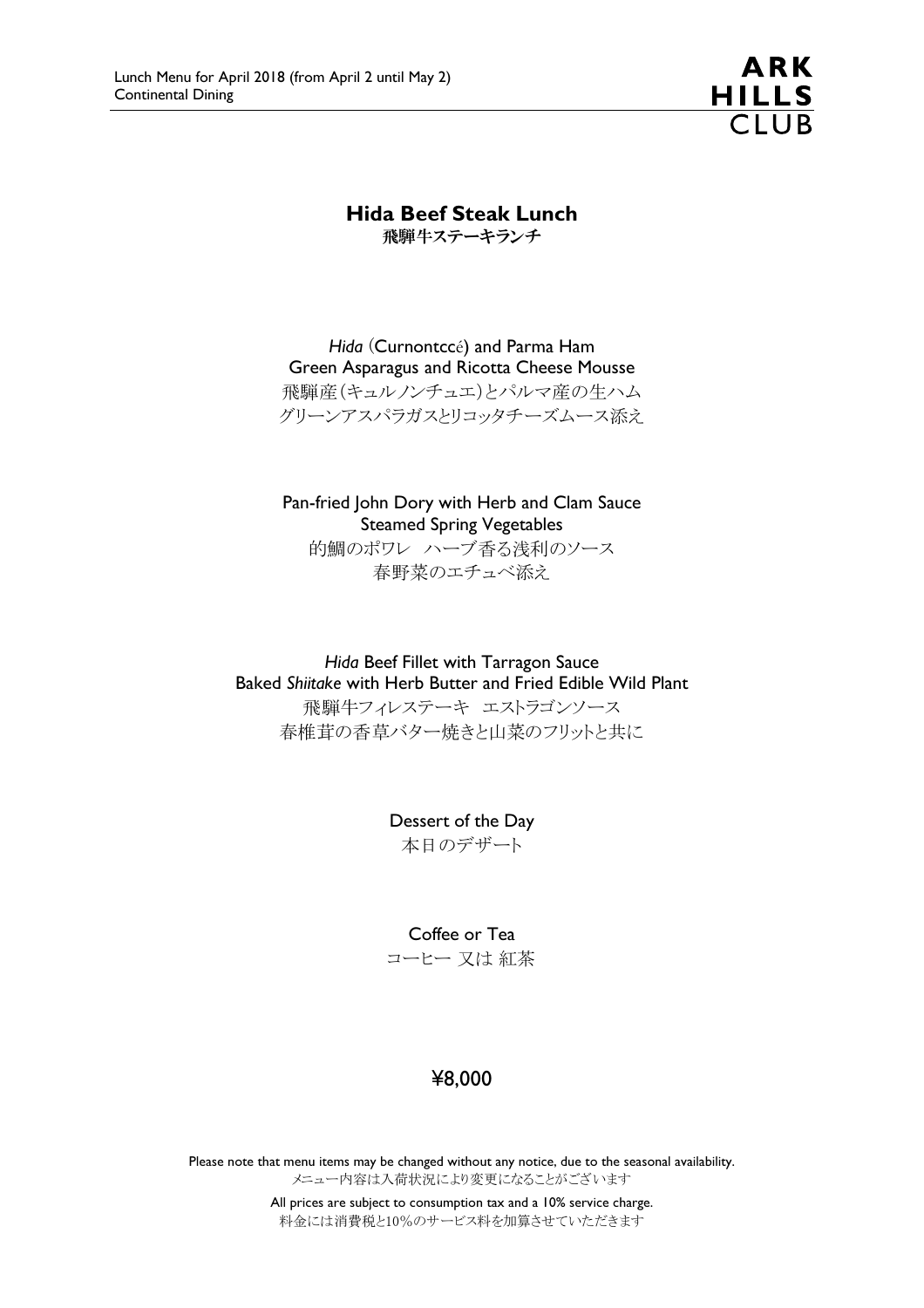Available from April 2 until April 28, 2018 2018年4月2日 ~ 2018年5月2日

\*Please note that reservations for the following menu are required at least three days in advance. 3日前までのご予約をお願い致します

**ARK** 

HILLS<br>CLUB

| Ladies Lunch<br>レディースランチ                                                                                                        |
|---------------------------------------------------------------------------------------------------------------------------------|
| <b>Aperitif or Soft Drink</b><br>お好みの食前酒またはソフトドリンクとご一緒に                                                                         |
| Butterfish Carpaccio with Sherry Vinegar Dressing<br>Macedonia Salad<br>初鰹のカルパッチョ シェリービネガーソース                                   |
| 新ジャガのマチュドニアサラダ<br>Green Pea Soup                                                                                                |
| グリーンピースのポタージュ                                                                                                                   |
| Pan-fried John Dory with Herb and Clam Sauce<br><b>Steamed Spring Vegetables</b><br>的鯛のポワレ ハーブ香る浅利のソース                          |
| 春野菜のエチュベ添え                                                                                                                      |
| Sautéed Veal with Shallot Sauce<br>Eggplant with Tomato and Anchovies<br>仔牛のソテー エシャロットソース<br>茄子のニース風と共に                         |
| <b>Dessert Plate</b>                                                                                                            |
| デザートプレート                                                                                                                        |
| Coffee, Tea, or Herb Tea<br>コーヒー 又は 紅茶 又は ハーブティー                                                                                |
| ¥5,000                                                                                                                          |
| Please note that menu items may be changed without any notice, due to the seasonal availability.<br>メニュー内容は入荷状況により変更になることがございます |

The price above includes 8% consumption tax and 10% service charge. 上記金額には消費税8%及びサービス料10%が含まれております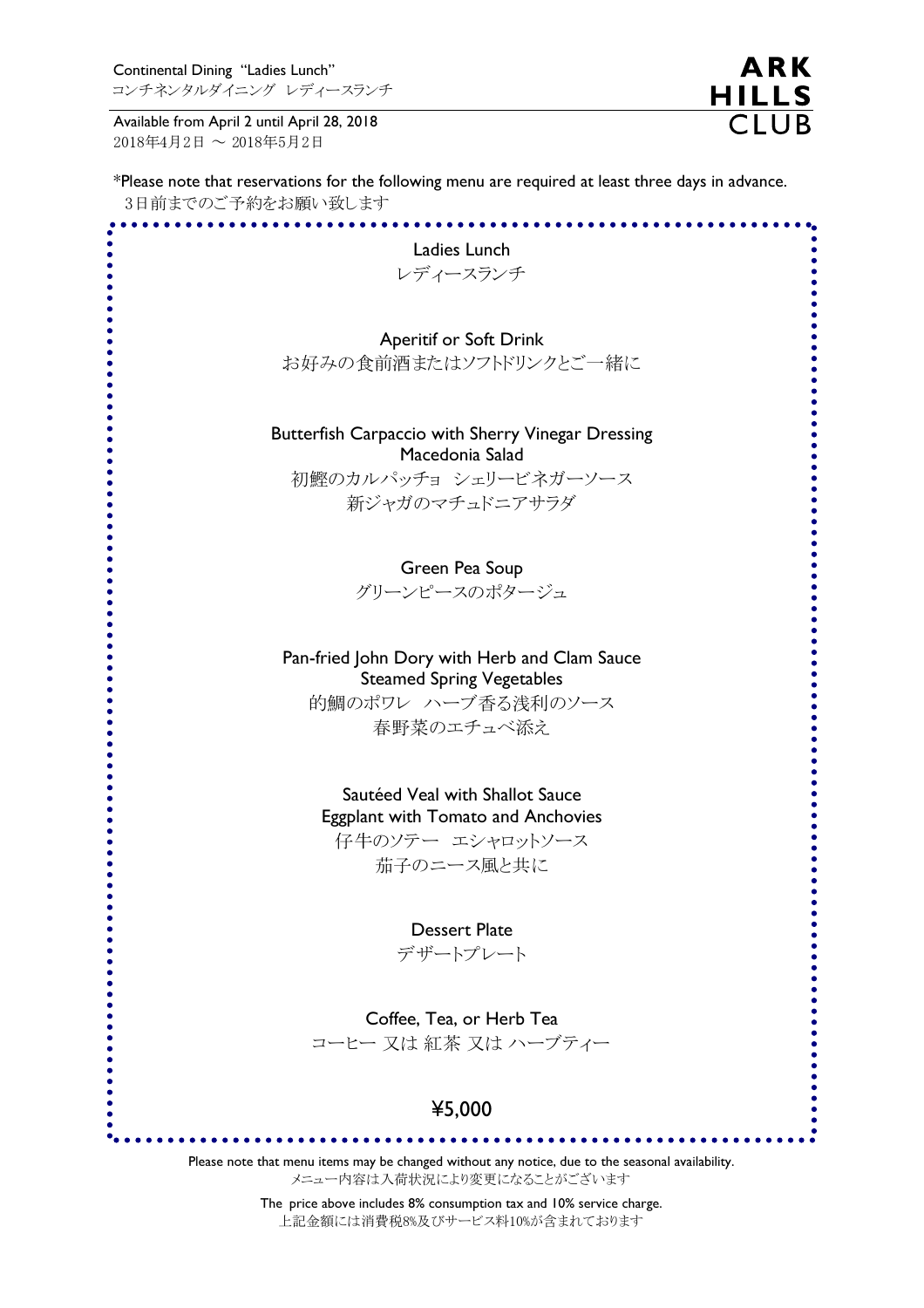

\*Lunch with a complimentary drink (soft drink) and

 For groups of four people or more, a lunch for one person will be free. ソフトドリンク1杯と、4名以上でご利用の場合はお一人様分を無料に

# Special Lunch Menu for Secretaries' Weeks

セクレタリーズウィーク ランチ

Carrot and Orange Salad キャロットとオレンジのガーデンサラダ

> Green Pea Soup グリーンピースのポタージュ

## Choice of: お選び下さい

Pan-fried John Dory with Herb and Clam Sauce Steamed Spring Vegetables 的鯛のポワレ ハーブ香る浅利のソース 春野菜のエチュベ添え

or 又は

Sautéed Veal with Shallot Sauce Eggplant with Tomato and Anchovies 仔牛のソテー エシャロットソース 茄子のニース風と共に

> Cream Brulee クリームブリュレ

Coffee or Tea コーヒー 又は 紅茶

# ¥3,300

Please note that menu items may be changed without any notice, due to the seasonal availability. メニュー内容は入荷状況により変更になることがございます

> The price above includes 8% consumption tax and 10% service charge. 上記金額には消費税8%及びサービス料10%が含まれております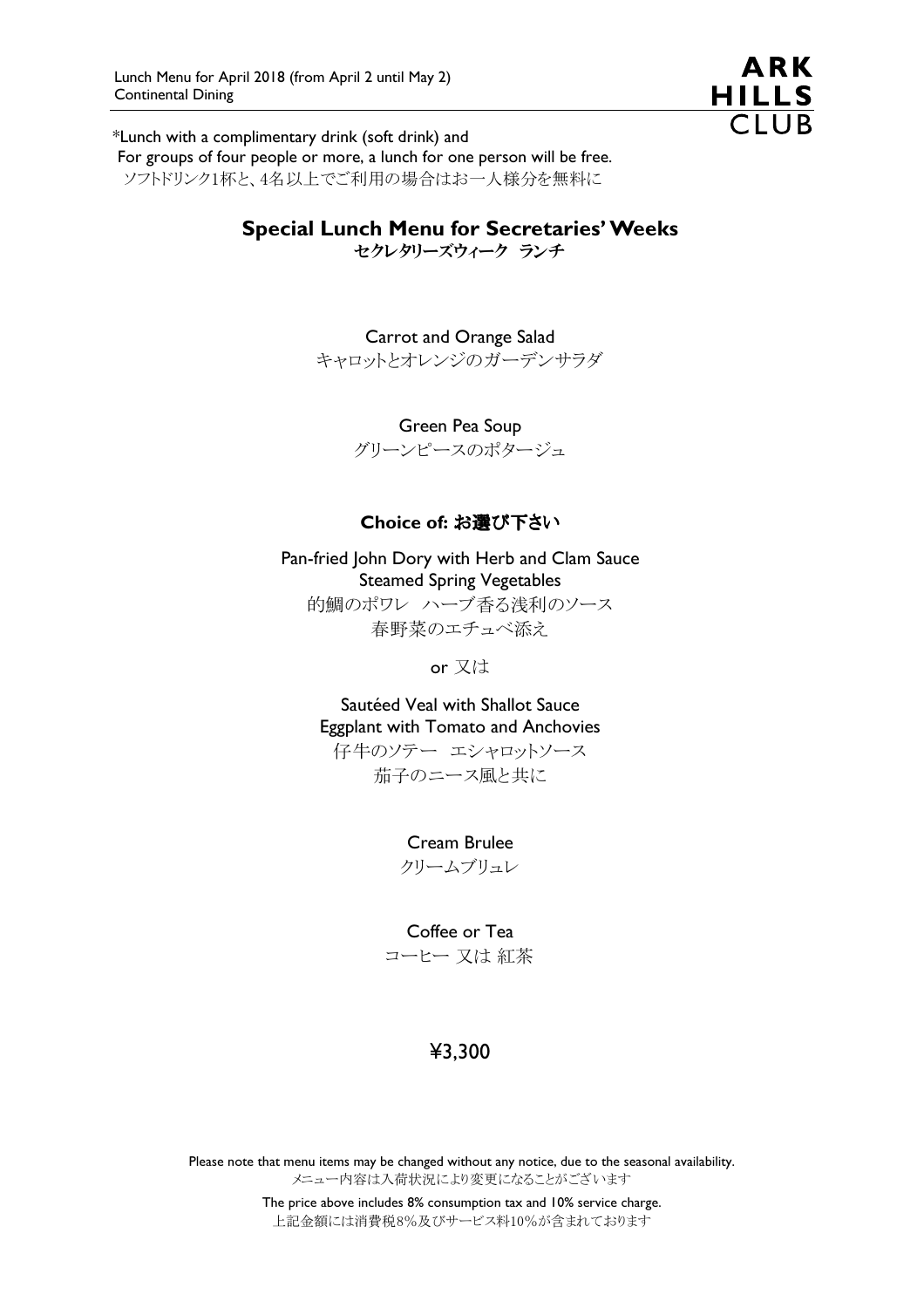## A la Carte

#### Appetizer

|                                                                                                                                   |       | ハーフポーション      |
|-----------------------------------------------------------------------------------------------------------------------------------|-------|---------------|
| <b>Classic Caesar Salad</b><br>クラシックシーザーサラダ                                                                                       |       | ¥1,800 ¥1,200 |
| Butterfish Carpaccio with Sherry Vinegar Dressing<br>Macedonia Salad<br>初鰹のカルパッチョ シェリービネガーソース<br>新ジャガのマチュドニアサラダ                   | 3,000 | 2,000         |
| Hida (Curnontccé) and Parma Ham<br>Green Asparagus and Ricotta Cheese Mousse<br>飛騨産(キュルノンチュエ)とパルマ産の生ハム<br>グリーンアスパラガスとリコッタチーズムース添え | 3,000 | 2,000         |
| Grilled King Crab and Shiitake<br>Wild Udo and Watercress Salad<br>タラバガニと春椎茸のグリエ ウドとクレソンのサラダ添え                                    | 3,000 | 2,000         |
| Fried Scampi wrapped with Kadaif<br>Fennel Puree and Grilled Zucchini<br>手長海老のカダイフ包み揚げ<br>フヌイユのピューレとズッキーニのグリル                     | 4,000 | 2,600         |
| Seared Scallop with Caviar<br>Asparagus and Couscous Salad<br>帆立貝の炙りキャビア添え アスパラガスのタブレと共に                                          | 4,000 | 2,600         |
| Soup                                                                                                                              |       |               |
| Green Pea Soup<br>グリーンピースのポタージュ                                                                                                   | 1,800 | 1,200         |

Consommé Soup 2,200 1,400 コンソメスープ

> Please note that menu items may be changed without any notice, due to the seasonal availability. メニュー内容は入荷状況により変更になることがございます